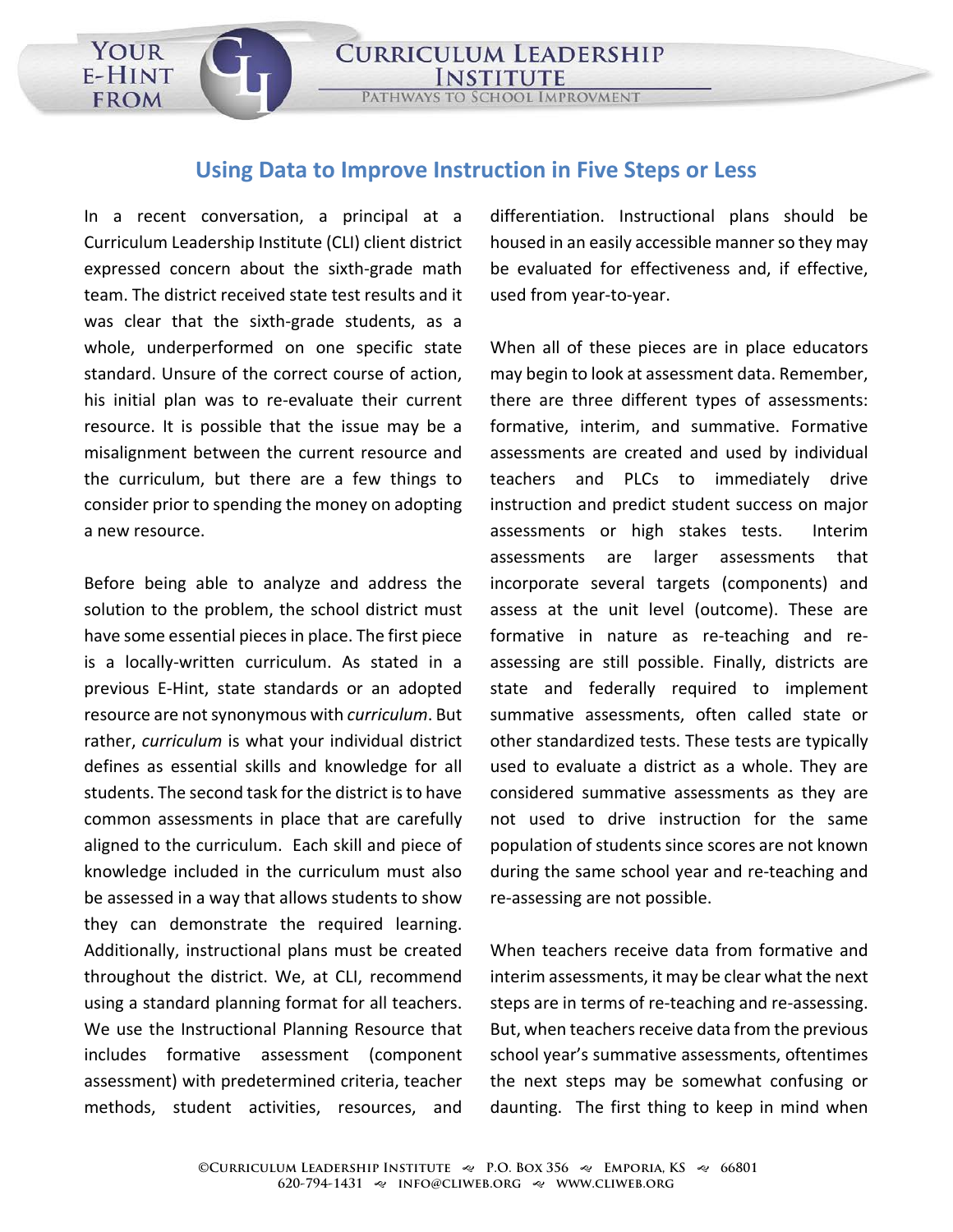analyzing this data, is to look for big things that stand out. In the example in the introduction, the big "Aha!" was the sixth-grade students underperforming on one entire standard. So now what?

Now, review the three essential pieces already mentioned above: curriculum, assessment, and instruction. Begin with the locally-written curriculum. Check the alignment of the curriculum to the state standards; particularly the standard that students performed poorly on. Ask yourself or your PLC these questions:

- *Does the local curriculum require the same skills and knowledge as those in the state standards?*
- *Is the "essence" of the standard the same when it was transferred to curriculum language?*

If the curriculum checks out, and you've determined that it is appropriately aligned to the standards, take a look at the corresponding local common assessment (interim) that is in place. Determine if the common assessment is aligned to the curriculum. You may cross-reference the common assessment with the curriculum rather than the standards (since you've already critiqued the curriculum for alignment). Ask yourself or your PLC these questions:

- *Does the content (knowledge) in the common assessment meet that which is in the curriculum? Does it go beyond?*
- *Do the verbs (skills) in the common assessment align with those in the curriculum? Do they go beyond?*

Then determine if the expected performance on the common assessment is appropriate. Ask yourself or your PLC these questions:

- *Is it developmentally or task appropriate?*
- *Is the rigor aligned to descriptions of student performance from the curriculum?*
- *Did the student performances on the common assessment match the performances on the summative assessment? Are there commonalities in the performances of students that match the data from the summative assessment performance?*

If you've determined that your common assessment is properly aligned with the local curriculum, you should move on to evaluating instruction. Ask yourself or your PLC these questions:

- *Do in-class activities allow for practicing the same types of tasks appearing on the assessment?*
- *Does the content being taught (amount and type) align with the curriculum/assessment?*
- *Is the rigor of learning activities high enough to prepare students for the assessment?*
- *Is there sufficient instruction, practice, and remediation?*

Typically, after evaluating the local curriculum, common assessments, and instruction, you'll be able to determine the issue and correct it. But sometimes, the issue may not fall within the documented curriculum, assessment, or instruction. If that is the case, ask yourself or your PLC these questions: